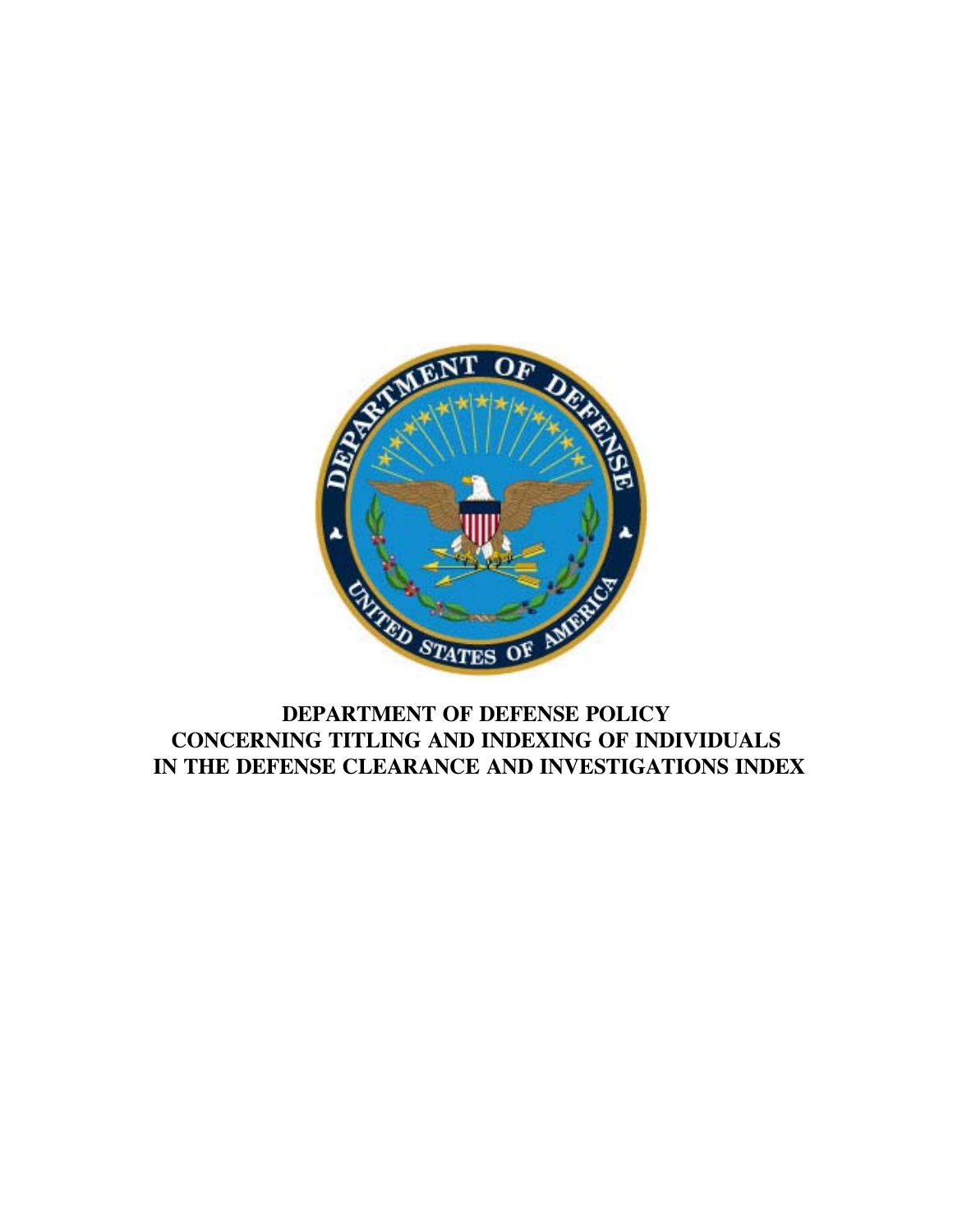| <b>Report Documentation Page</b>                                                                                                                                                                 |                           |                                                   |
|--------------------------------------------------------------------------------------------------------------------------------------------------------------------------------------------------|---------------------------|---------------------------------------------------|
| <b>Report Date</b><br>00002002                                                                                                                                                                   | <b>Report Type</b><br>N/A | Dates Covered (from to)                           |
| <b>Title and Subtitle</b><br>Department of Defense Policy Concerning Titling and<br>Indexing of Individuals in the Defense Clearance and<br><b>Investigations Index</b>                          |                           | <b>Contract Number</b>                            |
|                                                                                                                                                                                                  |                           | <b>Grant Number</b>                               |
|                                                                                                                                                                                                  |                           | <b>Program Element Number</b>                     |
| Author(s)                                                                                                                                                                                        |                           | <b>Project Number</b>                             |
|                                                                                                                                                                                                  |                           | <b>Task Number</b>                                |
|                                                                                                                                                                                                  |                           | <b>Work Unit Number</b>                           |
| Performing Organization Name(s) and Address(es)<br>OAIG-AUD (ATTN: AFTS Audit Suggestions)<br>Inspector General Department of Defense 400 Army<br>Navy Drive (Room 801) Arlington, VA 22202-2884 |                           | <b>Performing Organization Report Number</b><br>1 |
| <b>Sponsoring/Monitoring Agency Name(s) and</b><br>Address(es)                                                                                                                                   |                           | Sponsor/Monitor's Acronym(s)                      |
|                                                                                                                                                                                                  |                           | <b>Sponsor/Monitor's Report Number(s)</b>         |
| <b>Distribution/Availability Statement</b><br>Approved for public release, distribution unlimited                                                                                                |                           |                                                   |
| <b>Supplementary Notes</b><br>The original document contains color images.                                                                                                                       |                           |                                                   |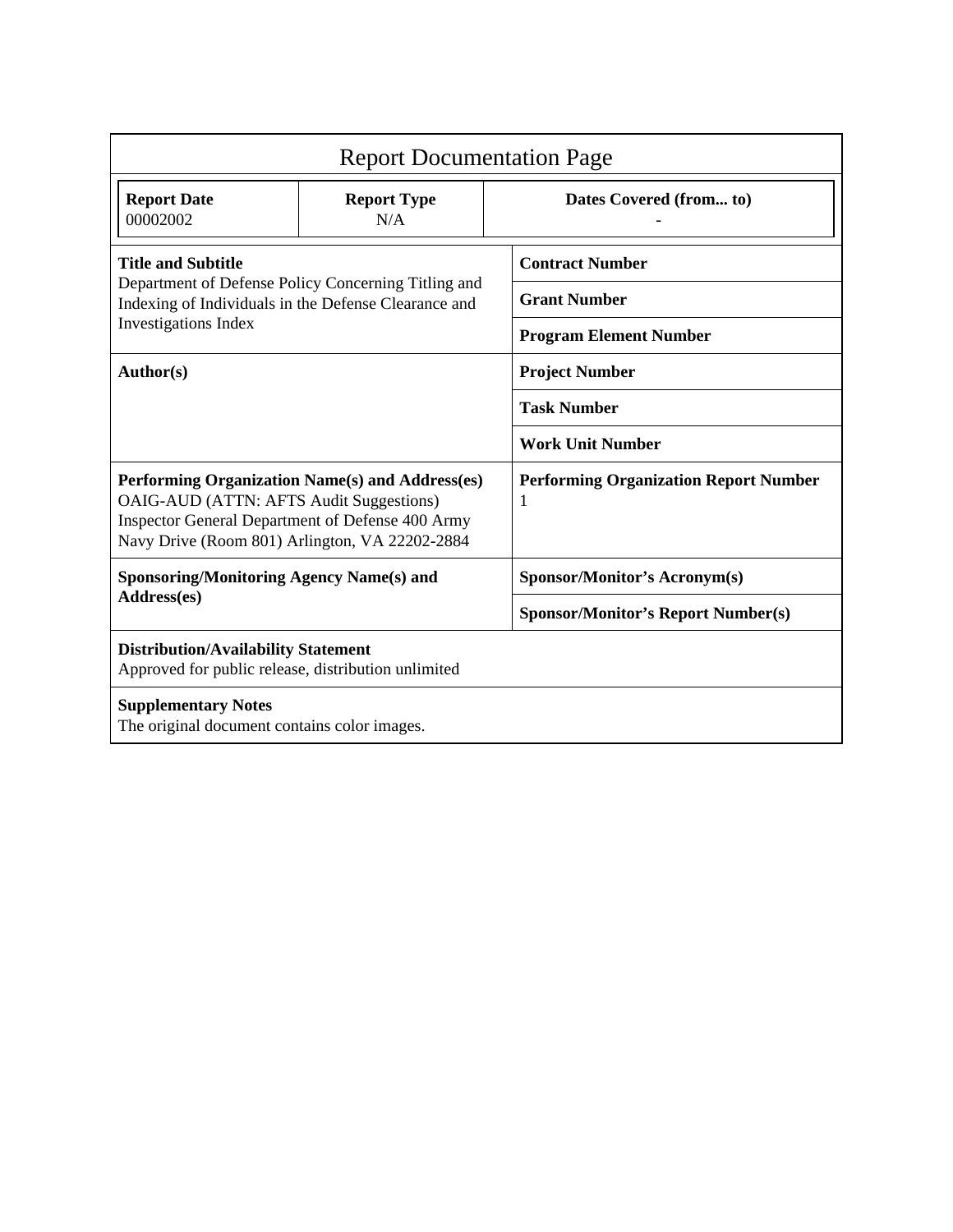#### **Abstract**

In 1993, the Advisory Board on the Investigative Capability of the Department of Defense (DAB) expressed concern regarding the titling1 and indexing of individuals identified as subjects of a Department of Defense (DoD) criminal investigation into the Defense Clearance and Investigations Index (DCII).2 In 1998, the National Academy of Public Administration (NAPA) articulated similar concerns. Most recently, Section 552 of the Fiscal Year 2001 National Defense Authorization Act (FY 2001 NDAA) and its accompanying conference language requested a review of aspects of titling and indexing and directed specific actions aimed at remedying the concerns expressed by the DAB and NAPA. The DAB voiced concerns about the negative implications for a titled or indexed individual, the lack of an appellate process to seek removal of the individual's name, and the standard for entering persons' names in the DCII. NAPA was similarly interested in ensuring the protection of indexed individuals. In response to the DAB and NAPA, and to fulfill the standing need to assess existing policy, the Office of Inspector General (OIG), DoD, reviewed the implementation of DoD Instruction 5505.7, Titling and Indexing of Subjects of Criminal Investigations in the Department of Defense. The initial review, Phase I, focused on the process and procedure for entering personal data into the DCII by the Defense Criminal Investigative Organizations (DCIOs). The follow-on review, Phase II, focused on the use of indexed criminal investigative data by those in the personnel security and criminal investigative communities having access to the DCII (DCII users).

**Subject Terms**

| <b>Report Classification</b>      | <b>Classification of this page</b> |
|-----------------------------------|------------------------------------|
| unclassified                      | unclassified                       |
| <b>Classification of Abstract</b> | <b>Limitation of Abstract</b>      |
| unclassified                      | UU                                 |
| <b>Number of Pages</b><br>6       |                                    |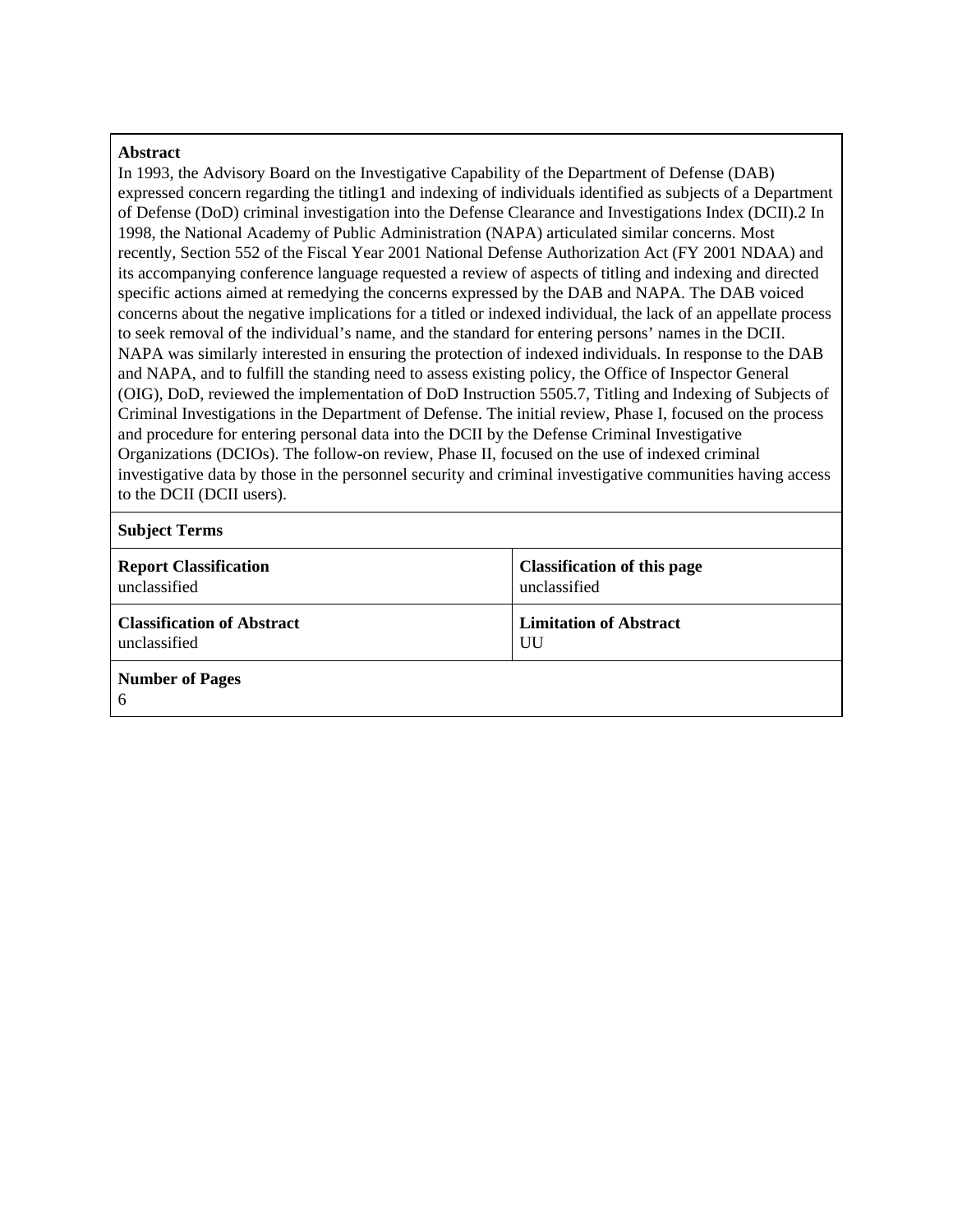## **DEPARTMENT OF DEFENSE POLICY CONCERNING TITLING AND INDEXING OF INDIVIDUALS IN THE DEFENSE CLEARANCE AND INVESTIGATIONS INDEX**

#### **INTRODUCTION**

In 1993, the Advisory Board on the Investigative Capability of the Department of Defense  $(DAB)$  expressed concern regarding the titling<sup>[1](#page-3-0)</sup> and indexing of individuals identified as subjects of a Department of Defense (DoD) criminal investigation into the Defense Clearance and Investigations Index (DCII).<sup>2</sup> In 1998, the National Academy of Public Administration (NAPA) articulated similar concerns. Most recently, Section 552 of the Fiscal Year 2001 National Defense Authorization Act (FY 2001 NDAA) and its accompanying conference language requested a review of aspects of titling and indexing and directed specific actions aimed at remedying the concerns expressed by the DAB and NAPA.

The DAB voiced concerns about the negative implications for a titled or indexed individual, the lack of an appellate process to seek removal of the individual's name, and the standard for entering persons' names in the DCII. NAPA was similarly interested in ensuring the protection of indexed individuals.

In response to the DAB and NAPA, and to fulfill the standing need to assess existing policy, the Office of Inspector General (OIG), DoD, reviewed the implementation of DoD Instruction 5505.7, "Titling and Indexing of Subjects of Criminal Investigations in the Department of Defense." The initial review, Phase I, focused on the process and procedure for entering personal data into the DCII by the Defense Criminal Investigative Organizations (DCIOs). The follow-on review, Phase II, focused on the use of indexed criminal investigative data by those in the personnel security and criminal investigative communities having access to the DCII (DCII users).

#### **PHASE I PROJECT**

i<br>Li

In the "Review of the Implementation of DoD Instruction 5505.7, Titling and Indexing Subjects of Criminal Investigations in the Department of Defense" Phase I – The Defense Criminal Investigative Organizations," dated July 7, 2000, which has been furnished to the defense committees, the OIG found that the DCIOs were in substantial compliance with the policy. No evidence was found that individuals were unfairly treated as a result of being indexed. Recommendations that were made and have been implemented include the indexing

<span id="page-3-0"></span><sup>&</sup>lt;sup>1</sup> Titling refers to the inclusion of an investigated subject's name and personal identifying data in the title block of a criminal investigative report or similar document.

<span id="page-3-1"></span><sup>&</sup>lt;sup>2</sup> The DCII is a DoD index of investigations and security clearance data. Concerning criminal investigations, the Index contains the names and personal identifying data pertaining to investigated subjects, and the file numbers, file retention periods, and organizational identifiers of the criminal investigative organizations. Neither case dispositions nor other investigation details are listed. To determine this information, an authorized requestor must obtain actual case file information directly from the cognizant investigative organization.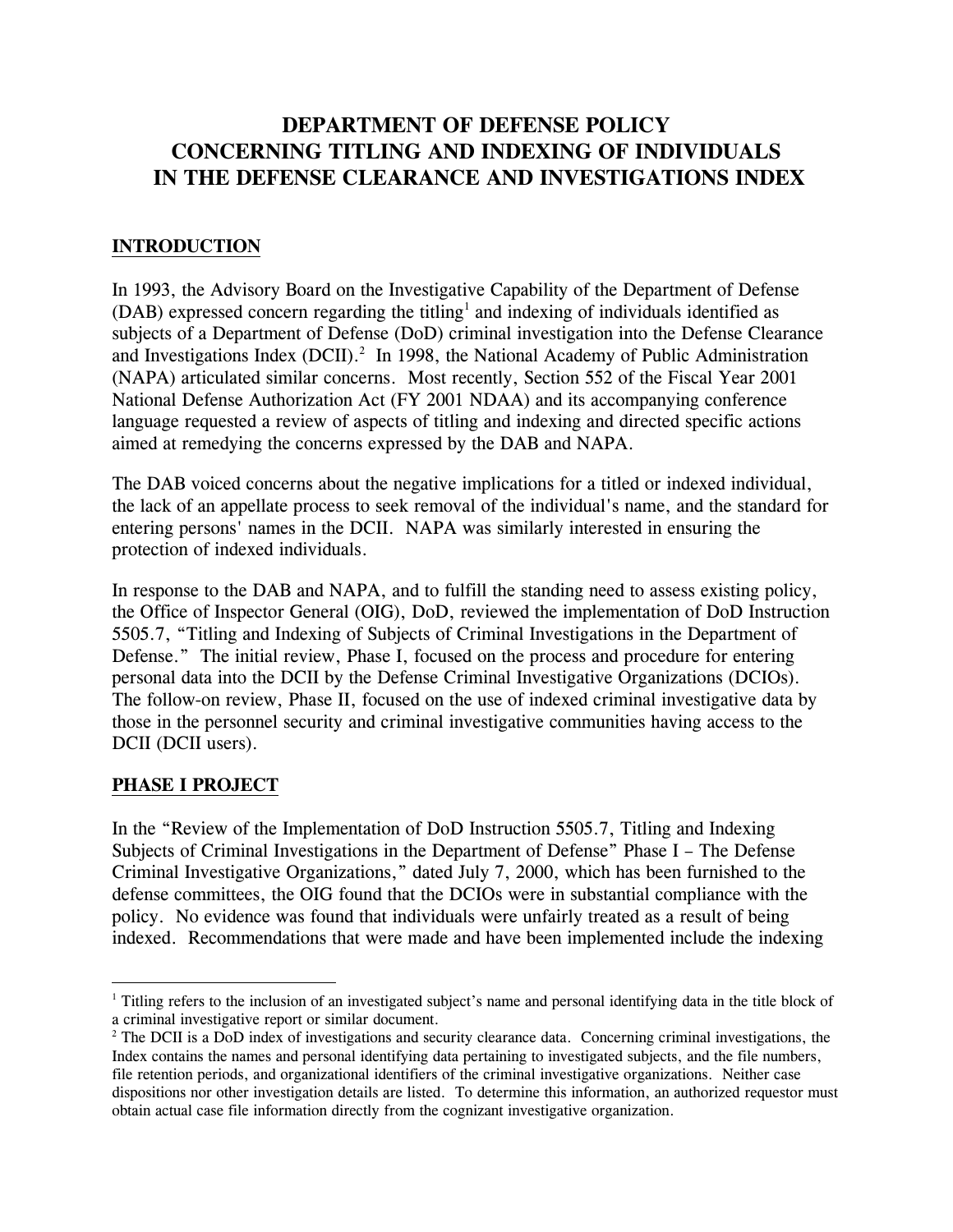of several classes of investigations that were previously omitted<sup>[3](#page-4-0)</sup> and permitting the delay in entering data if necessary for operational security reasons. The use of the credible information standard for entering names in the DCII was validated as essential within the criminal investigative community.[4](#page-4-1)

## **SECTION 552, FY 2001 NDAA**

The FY 2001 NDAA required the DoD to establish a uniform process for allowing an individual designated as a subject in an official investigative report to obtain a review of that indexing decision and to have his/her name and other identifying information expunged if that decision is determined to have been made contrary to DoD requirements. To comply with these requirements, the Department of Defense added a new provision to DoD Instruction [5](#page-4-2)505.7 establishing a review process<sup>5</sup> within each organization engaged in the conduct of criminal investigations for individuals desiring to challenge titling and indexing actions. Formal coordination of that Instruction is almost complete, and no substantive objections have been received or are anticipated. Pending coordination and signature of the formal policy, the OIG, DoD, established the requirement for a uniform review process by means of an interim policy memorandum dated March 2, 2001 (attached).

The FY 2001 NDAA Conference Report directed that DoD review:

(a) the policies and procedures addressing the degree of evidence or information that must exist before titling and indexing occurs, to include the weight, if any, given to initial allegations; (b) the sufficiency of training provided to individuals with access to the DCII regarding the significance of criminal investigative entries contained therein; (c) the use of criminal investigative data in the DCII to determine if it is being used properly and examine the adequacy of available sanctions for those who improperly use such information.

Our review of policies and procedures as they pertain to the DCIOs concluded that effective policies and procedures exist. DCIO agents were properly trained as to the significance of criminal investigative entries in the DCII and understood the standard to be applied when

<span id="page-4-0"></span>i<br>Li <sup>3</sup>The Air Force Office of Special Investigations (AFOSI) was not indexing subjects of internal investigations until after the subject left the organization. Subjects of Air Force security forces investigations were often not indexed by the local AFOSI detachment as required by Air Force policy.

<span id="page-4-1"></span><sup>&</sup>lt;sup>4</sup>"Credible information," as it appears in the revised DoD Instruction, means information disclosed or obtained by an investigator that, considering the source and nature of the information and the totality of the circumstances, is sufficiently believable to lead a trained investigator to presume that the fact or facts in question are true. The policy requires that credible information that a crime occurred must exist before an investigation is opened, and that credible information that a particular subject committed the offense exists before that subject is titled and indexed.

<span id="page-4-2"></span><sup>&</sup>lt;sup>5</sup>The revised instruction states that an individual seeking review of a titling and indexing decision must submit a written request to the head of the investigating organization providing reasons for a reversal of the determination. Heads of investigating organizations must then solicit and consider written input from appropriate line and staff functions and obtain a legal review before deciding whether to reverse the previous titling or indexing decision. The standard for such decisions is whether credible information existed, at the time the titling and indexing actions occurred, that the subject committed a crime. The head of the investigating organization will notify the requestor of the decision and provide information on other agency channels from which to seek relief (e.g., boards for the correction of military records). Decisions on whether or not to reverse must be documented and filed.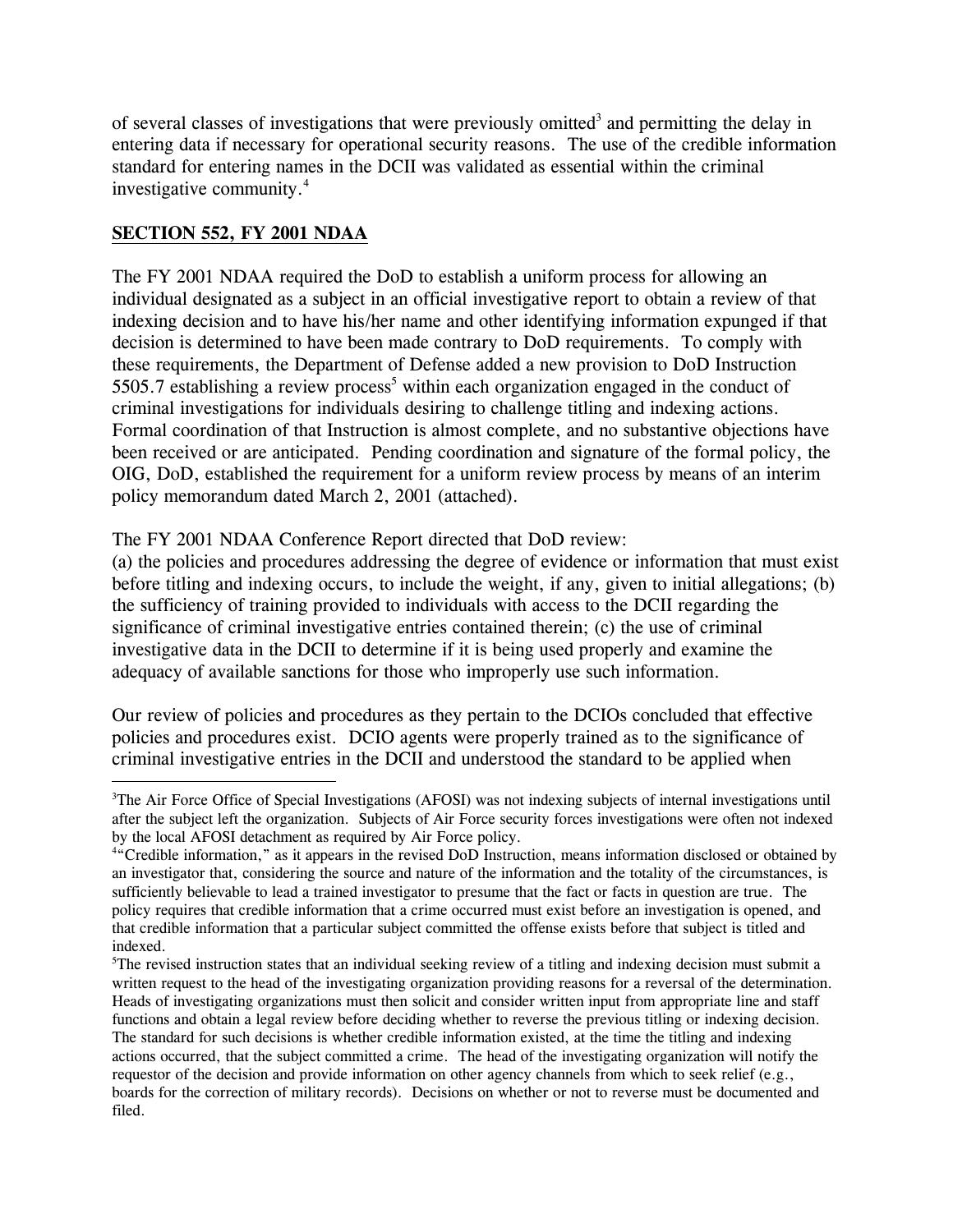making a titling and indexing decision. We found no evidence of DCIO employee misuse of the DCII or the information contained therein; furthermore, the DCIO leadership believed that available sanctions were adequate should DCII misuse be identified.

## **SECTION 552, FY 2001 NDAA, AND PHASE II PROJECT**

DCII use by persons employed in organizations other than the DCIOs was a concern expressed in the FY 2001 NDAA and a matter under review by the OIG, DoD, at the time the Act was passed. To assess that use, the OIG employed DCII user identification data provided by the Defense Security Service (DSS), the DCII system administrator, to survey those persons identified as having access to the DCII. The survey results indicated that some users misunderstand the purpose of the DCII and uses of the criminal investigative data contained therein, and that additional training of non-DCIO DCII users is necessary.<sup>[6](#page-5-0)</sup> The OIG review also determined that the same suitable sanctions for misuse available to the DCIOs are available for the non-DCIO community.

To correct these shortcomings, the OIG, DoD, recommended several changes to DCII procedures to ensure that all users are initially, and periodically thereafter, informed of the DCII's purpose as well as the limitations concerning the content and use of criminal investigative data contained therein. First, DSS will add to its annual DCII user revalidation documentation a requirement for Information Systems Security Officers to have users certify that they have read DoD Instruction 5505.7. Further, DSS will place banners explaining the purpose of the DCII and limitations on the use of criminal investigative data on the computer access screens where DCII users must periodically change their passwords. Finally, DSS, in coordination with the Office of the Assistant Secretary of Defense, Command, Control, Communication and Intelligence, will design a computer-based examination for DCII users that will include questions aimed at ensuring proper understanding and use of DCII criminal investigative information. Users' continued access to the DCII will hinge on successful completion of the security exam. The OIG, DoD, will monitor the implementation of the above corrective actions.

## **CONCLUSION**

i

The review of titling and indexing policy and procedures stemming from OIG, DoD, projects and the FY 2001 NDAA has resulted in improvements that will enhance the effectiveness and fairness of this system and help prevent misuse. The OIG, DoD, will maintain oversight to ensure corrective actions are implemented and functional and to seek other enhancements as the need is identified.

<span id="page-5-0"></span><sup>&</sup>lt;sup>6</sup> Site validation of survey results was deemed unnecessary and immediate implementation of corrective action was undertaken.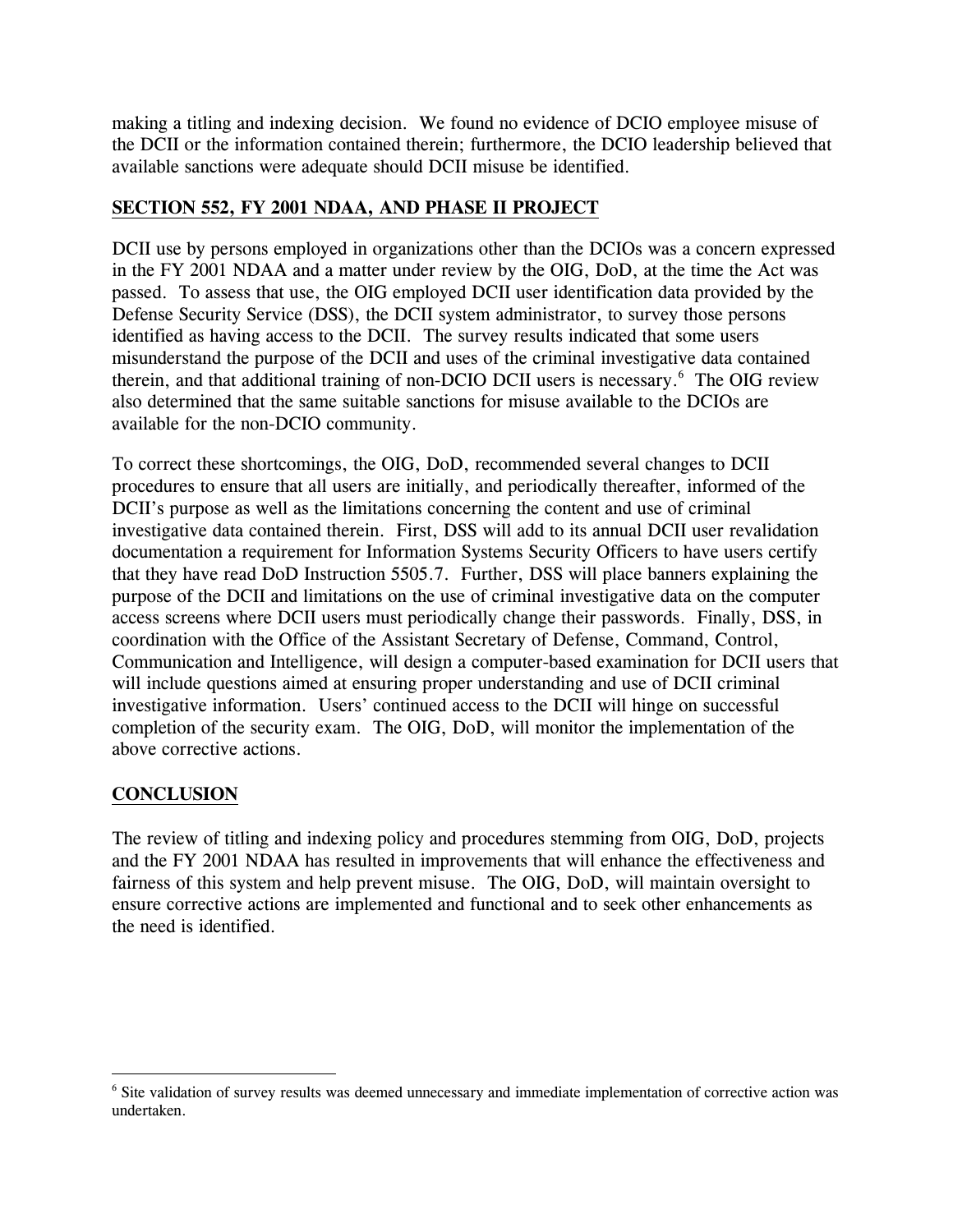

#### INSPECTOR GENERAL **INSPECTOR GENERAL** DEPARTMENT OF DEFENSE 400 ARMY NAVY DRIVE ARLINGTON. VIRGINIA 22202-4704 **DEPARTMENT OF DEFENSE400 ARMY NAVY DRIVEARLINGTON, VIRGINIA 22202-4704**

# f'I1A.R 2 <sup>2001</sup> **MAR 2 2001**

MEMORANDUM FOR SECRETARIES OF THE MILITARY DEPARTMENTS MEMORANDUM FOR SECRETARIES OF THE MILITARY DEPARTMENTS CHAIRMAN OF THE JOINT CHIEFS OF STAFF CHAIRMAN OF THE JOINT CHIEFS OF STAFF UNDER SECRETARIES OF DEFENSE UNDER SECRETARIES OF DEFENSE ASSISTANT SECRETARIES OF DEFENSE ASSISTANT SECRETARIES OF DEFENSE GENERAL COUNSEL OF THE DEPARTMENT OF DEFENSE GENERAL COUNSEL OF THE DEPARTMENT OF DEFENSE DIRECTOR, ADMINISTRATION AND MANAGEMENT DIRECTOR, ADMINISTRATION AND MANAGEMENT DIRECTORS OF THE DEFENSE AGENCIES DIRECTORS OF THE DEFENSE AGENCIES DIRECTORS OF THE DOD FIELD ACTIVITIES DIRECTORS OF THE DOD FIELD ACTIVITIES

SUBJECT: Interim Policy for Titling and Indexing Subjects of SUBJECT: Interim Policy for Titling and Indexing Subjects of Criminal Investigations Criminal Investigations

This memorandum issues the enclosed interim policy, This memorandum issues the enclosed interim policy, effective immediately, pending formal coordination and release effective immediately, pending formal coordination and release of revised 000 Instruction (0001) 5505.7, "Titling and Indexing of revised DoD Instruction (DoDI) 5505.7, "Titling and Indexing Subjects of Criminal Investigations in the Department of Subjects of Criminal Investigations in the Department of Defense," dated May 14, 1992. This interim policy supplements Defense," dated May 14, 1992. This interim policy supplements the current 0001 5505.7. Issuance of this interim policy is the current DoDI 5505.7. Issuance of this interim policy is necessary to meet a statutory suspense mandated in the FY 2001 necessary to meet a statutory suspense mandated in the FY 2001 National Defense Authorization Act (NOAA). National Defense Authorization Act (NDAA).

In December 2000, we hosted a meeting to discuss creating a In December 2000, we hosted a meeting to discuss creating a review process, as required by the FY 2001 NOAA, for individuals review process, as required by the FY 2001 NDAA, for individuals to challenge titling and indexing decisions. Attendees included to challenge titling and indexing decisions. Attendees included representatives of DoD law enforcement agencies, general counsel offices, and judge advocate general offices. This interim offices, and judge advocate general offices. This interim policy takes into consideration their views and suggestions. policy takes into consideration their views and suggestions.

Efforts to coordinate and reissue DoDI 5505.7 are ongoing. Efforts to coordinate and reissue DoDI 5505.7 are ongoing. The revised DoDI 5505.7 will include the enclosed provisions and The revised DoDI 5505.7 will include the enclosed provisions and other improvements. The policy detailed in the enclosure will remain in effect until such time as DoDI 5505.7 is reissued or otherwise replaced. otherwise replaced.

Should you have any questions, please contact me or Should you have any questions, please contact me or Mr. Charles W. Beardall, Deputy Assistant Inspector General, Mr. Charles W. Beardall, Deputy Assistant Inspector General, Criminal Investigative Policy and Oversight, at (703) 604-8804. Criminal Investigative Policy and Oversight, at (703) 604-8804.

14 th Liebern **<sup>4</sup>** *&A*

Robert J. Lieberman Robert J. Lieberman Deputy Inspector General Deputy Inspector General

Enclosure Enclosure